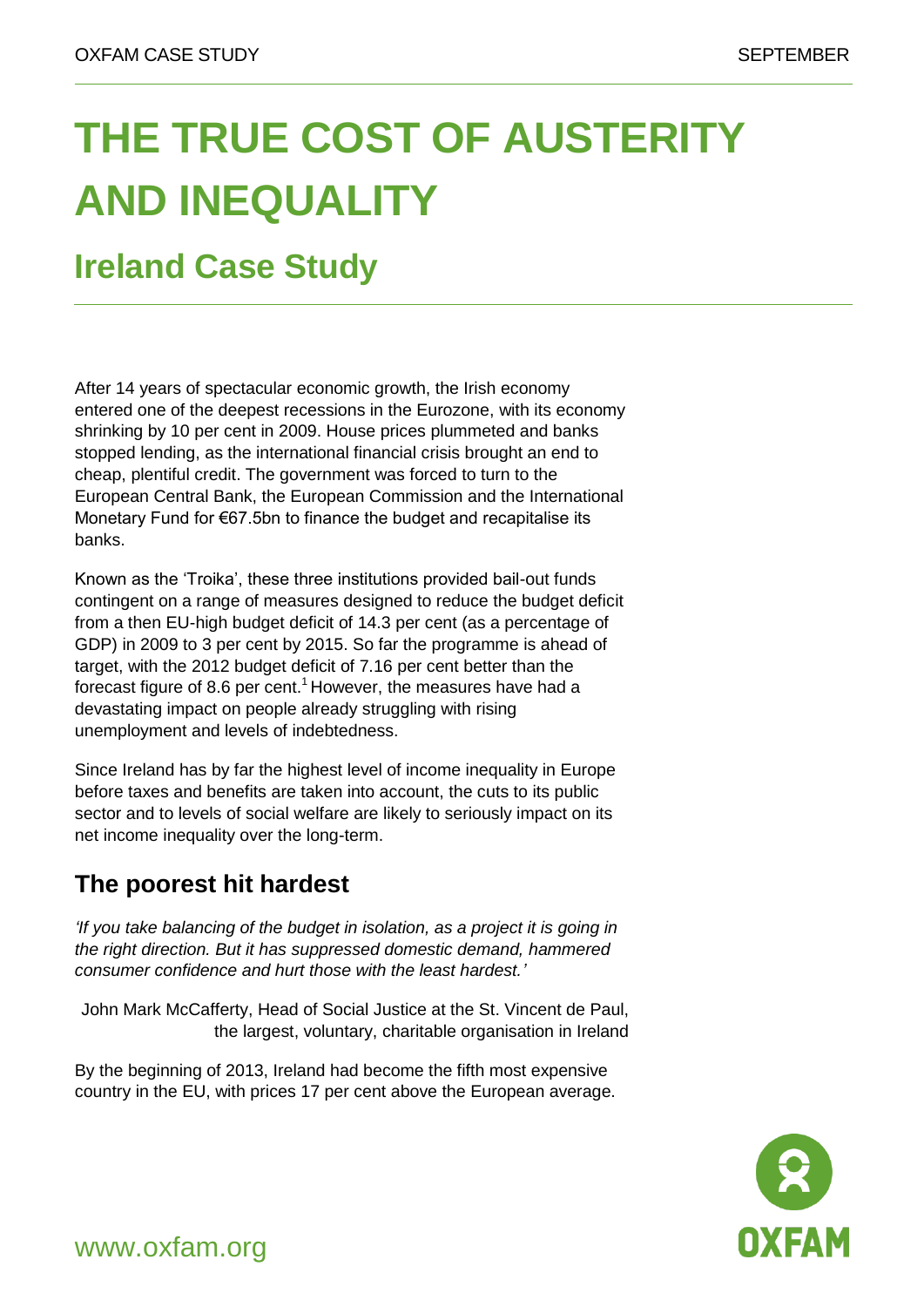The average monthly rent, for example, was €1,131 a month in Dublin city centre and €815 a month nationwide, a rise of 5.9 per cent and 2.7 per cent respectively on 2012, according to the Daft.ie Rental Report.<sup>2</sup> Soaring housing costs and the rising cost of living have meant that the government has had to play a significant role in supporting incomes.

However, since 2008 the government has introduced a shocking array of welfare cuts and tax increases that have driven more and more people into debt and poverty.

In particular, many low-paid workers have been brought into the tax net, further reducing their ability to cope with rising costs. Low and middleincome earners are paying tax on a lower base of income, with the standard rate tax band reduced from €36,400 to €32,800. Meanwhile, their personal tax credits have fallen from €1,830 to €1,650 and from January 2012 the standard rate of VAT increased from 21 per cent to 23 per cent.

As a result, a survey in 2012 found that four in 10 people<sup>3</sup> were left with €100 or less each month after their bills were paid. A further 602,000 adults had no disposable income at the end of the month after all their bills were paid. As of the last quarter of 2012, 18.16 per cent of all mortgages were in arrears.<sup>4</sup>

#### **Unemployment**

This is at a time when the unemployment rate has risen from 4.2 per cent in 2007 to 13.7 per cent in April 2013 – a level not seen for almost two decades (the last time unemployment was higher was in 1993 when it reached 15.6 per cent). Unemployment among men is considerably higher than among women, with the male rate 17.7 per cent compared to a female rate of 11 per cent.

Like many other European countries, Ireland is stricken with the twin problems of youth unemployment and chronic long-term unemployment. As of February 2013, 30.8 per cent of the country's under-25s were unemployed– and those in chronic long-term unemployment accounted for close to 62 per cent of the total number of those out of work. At the same time, state support has been halved for those aged 20 to 21, with unemployment benefit (known as Jobseeker's Allowance) cut from €204.30 to €100 per week and to €144 per week for those between 22 and 24 years of age.

As a result, many of Ireland's young adults are planning to emigrate. In the last four years, more than 300,000 people have emigrated from Ireland, four in 10 of whom were aged between 15 and 24.<sup>5</sup>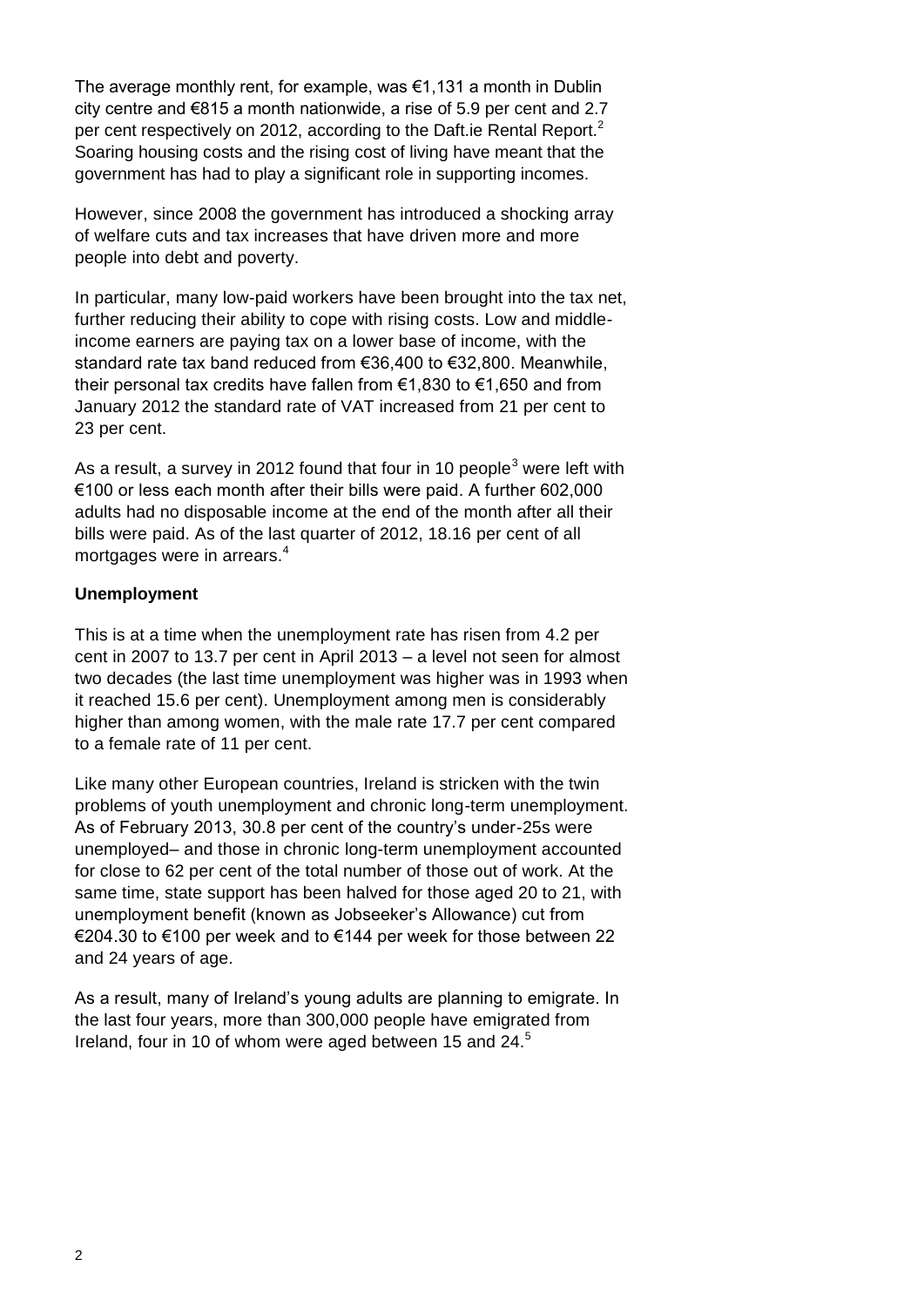#### **Families and minorities**

*'Many families don't have enough money to buy food, which impacts on children going to school. We have seen some families move the food around their cupboards so their children think they have been to the shops to buy food.'*

June Tinsley, Policy Officer with Barnardos, Ireland's leading children's charity

The personal rate of social welfare has been cut from €204.30 to €188 a week.<sup>6</sup> Social support payment to those with children (known as Child Benefit) has seen a €10 a month reduction for one child, €20 a month for two children, €38 a month for three children and €58 a month for four children. There is no subsidised child-care for parents returning to work. These cuts, alongside significant tax increases on the poorest, are pushing families further into poverty.

The majority of clients seeking assistance from the government's budgetary advice service MABS (Money Advice and Budgeting Service) are women aged between 26 and 40, of whom 60 per cent have children, according to the St. Vincent de Paul.

### **Rising inequality**

Income inequality in Ireland is four times the OECD average.<sup>7</sup> Ireland has therefore undertaken an enormous effort to redistribute incomes through taxes and social transfers, but the financial crisis and subsequent austerity measures threaten to dismantle Ireland's system of social protection and to widen inequality.

Almost everyone has been affected by the austerity measures imposed by the Troika. However, statistics would suggest that the top tier of society has been hurt least. In 2010, those in the lowest income band saw their disposable income fall by more than 26 per cent, while those in the highest income band saw their disposable income rise by more than eight per cent.<sup>8</sup>

The 2013 budget led to a 1.3 per cent increase in taxes for a worker on an annual salary of €20,000. Meanwhile a worker on €100,000 experienced a 0.2 per cent increase in taxes. Those on €200,000 or more paid 0.1 per cent more. As a result, even when tax increases are chosen over cuts to social support as a means to reduce the budget deficit, those on lower incomes are the ones hit the hardest.

On this basis, despite success in cutting its budget deficit, Ireland is likely to see rising inequality over the coming years, as it struggles to maintain the redistributive mechanisms in place prior to the financial crisis.

*'The whole range of cutbacks is cumulative. In Ireland we have a history of internalising anger, which leads to suicide, drug addiction and alcoholism. We are probably coming to a period of industrial unrest that will lead to social unrest. Yet there are still three more austerity budgets to come.'*

Father Peter McVerry, of the Peter McVerry Trust<sup>9</sup>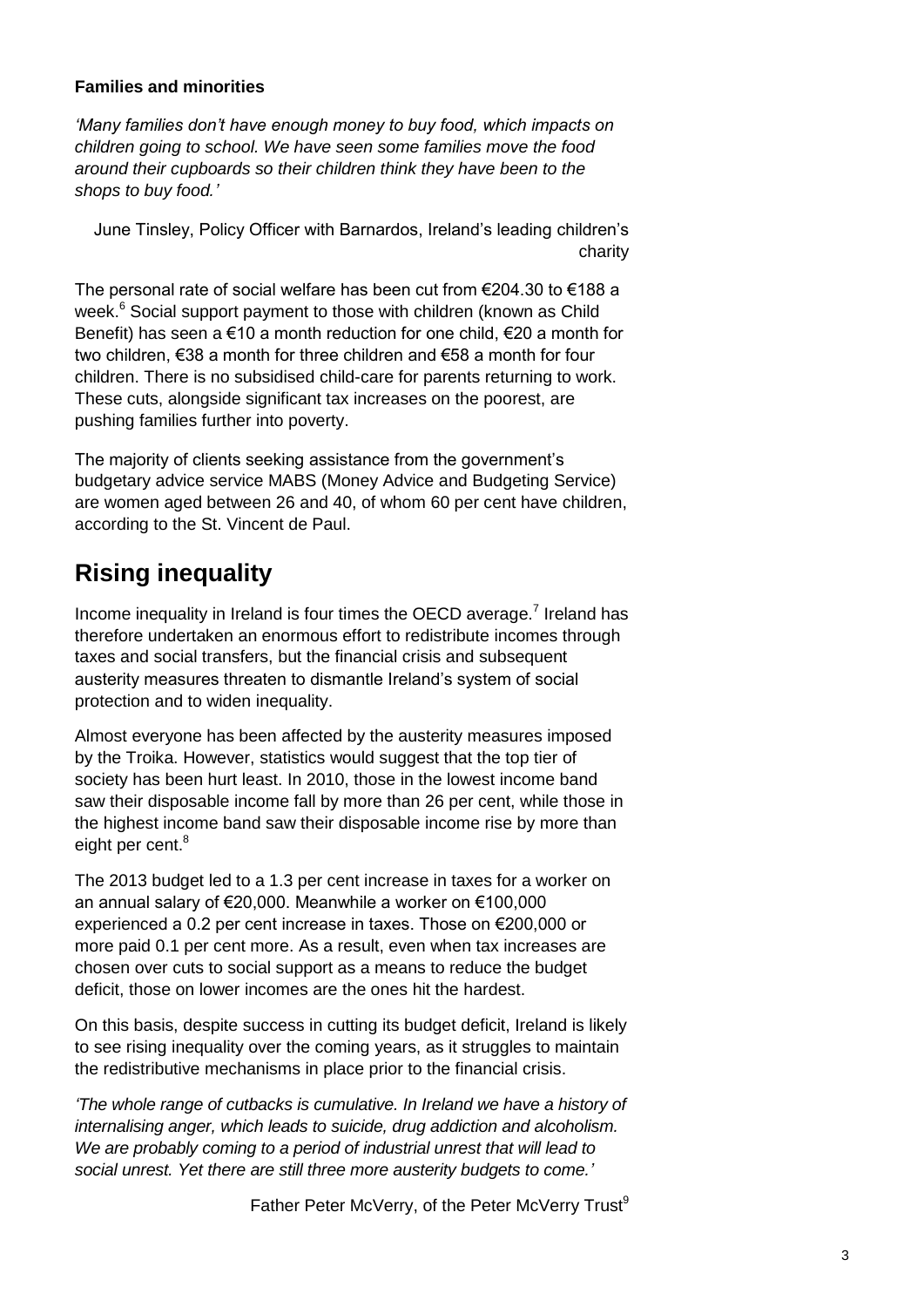### **Northern Ireland**

Northern Ireland has not suffered an economic contraction comparable to the Republic of Ireland.

There has been a gradual decline across Northern Ireland's economy since 2007. Between 2007 and 2012, unemployment rose from 4.1 per cent to 7.2 per cent. $10$ 

Northern Ireland is the UK region with the third lowest living standards, about 80 per cent of the average, with a poverty rate of 22 per cent. The overall flat economic picture is expected to continue into 2014, with a growth rate of 0.8 per cent and a continued rise in unemployment.

Poverty is on the increase. The number of adults of working-age living in poverty increased from 18 per cent to 20 per cent between 2002 and 2010, according to the Nevin Economic Research Institute. Relative child poverty is expected to rise by 5 per cent between 2010 and 2013 compared to 3 per cent for the rest of the UK, according to the Institute for Fiscal Studies.<sup>11</sup>

## **NOTES**

- $<sup>1</sup>$  'Time to ease off on austerity', IBEC, May 2013,</sup> [http://www.ibec.ie/IBEC/Press/PressPublicationsDocLib3.nsf/vPages/79C3EE9565B2382580257B6300351B3](http://www.ibec.ie/IBEC/Press/PressPublicationsDocLib3.nsf/vPages/79C3EE9565B2382580257B6300351B3F?OpenDocument) [F?OpenDocument](http://www.ibec.ie/IBEC/Press/PressPublicationsDocLib3.nsf/vPages/79C3EE9565B2382580257B6300351B3F?OpenDocument)
- $2$  'Rent inflation a clear signal of supply constraints' The Daft.ie rental report, 2013 Q1, <http://www.daft.ie/report/ronan-lyons-2013q1-rental>
- **<sup>3</sup>** C. O'Sullivan (2011) 'Pay packets to feel the pinch from income tax changes and new levies', *Irish Examiner*, 7 January 2011[, http://www.irishexaminer.com/ireland/pay-packets-to-feel-the-pinch-from-income-tax-changes-and](http://www.irishexaminer.com/ireland/pay-packets-to-feel-the-pinch-from-income-tax-changes-and-new-levies-141344.html)[new-levies-141344.html](http://www.irishexaminer.com/ireland/pay-packets-to-feel-the-pinch-from-income-tax-changes-and-new-levies-141344.html) (1.8 million people out of a population of 4.45 million, according to the Irish League of Credit Unions 'What's Left' Tracker for 2012)
- <sup>4</sup> Dr. C. Gurdgiev (2013) 'Irish Mortgage Arrears Q4 2012', true economics, <http://trueeconomics.blogspot.ie/2013/03/732013-irish-mortgages-arrears-q4-2012.html>
- <sup>5</sup> M-C McAleer (2013) 'Time to Go: A Qualitative Research Study Exploring the Experience & Impact of Emigration on Ireland's Youth', National Youth Council, National Youth Council, [http://www.youth.ie/emigration\\_research](http://www.youth.ie/emigration_research)
- <sup>6</sup> Social Justice Ireland (2012) 'Budget 2013: Analysis and Critique', <http://www.socialjustice.ie/sites/default/files/file/Budget/Budget%202013%20Analysis%20and%20Critique.pdf>
- $7$  OECD (2013) 'Crisis squeezes income and puts pressure on inequality and poverty', <http://www.oecd.org/els/soc/OECD2013-Inequality-and-Poverty-8p.pdf>
- <sup>8</sup> Central Statistics Office (2012) 'Survey on Income and Living Conditions 2010', [http://www.cso.ie/en/media/csoie/releasespublications/documents/silc/2010/silc\\_2010.pdf](http://www.cso.ie/en/media/csoie/releasespublications/documents/silc/2010/silc_2010.pdf)

This is supported by statistics from the Think Tank for Social Change (TASC), which calculates that the lowest income earners experienced a fall in disposable income of 18.6 per cent in 2010. However, those in the top bracket of income earners experienced a 4.1 per cent rise in the same year.

<sup>9</sup> A Dublin-based homeless charity that works with young people

<sup>10</sup> NERI Institute (2013) 'Quarterly economic observer, January 2013', <http://www.nerinstitute.net/research/quarterly-economic-observer-january-2013/>

<sup>11</sup> J. Browne, A. Hood and R. Joyce (2013) 'Child and Working-Age Poverty in Northern Ireland from 2010 to 2020', Report R78, Institute for Fiscal Studies[, http://www.ifs.org.uk/comms/r78.pdf](http://www.ifs.org.uk/comms/r78.pdf)